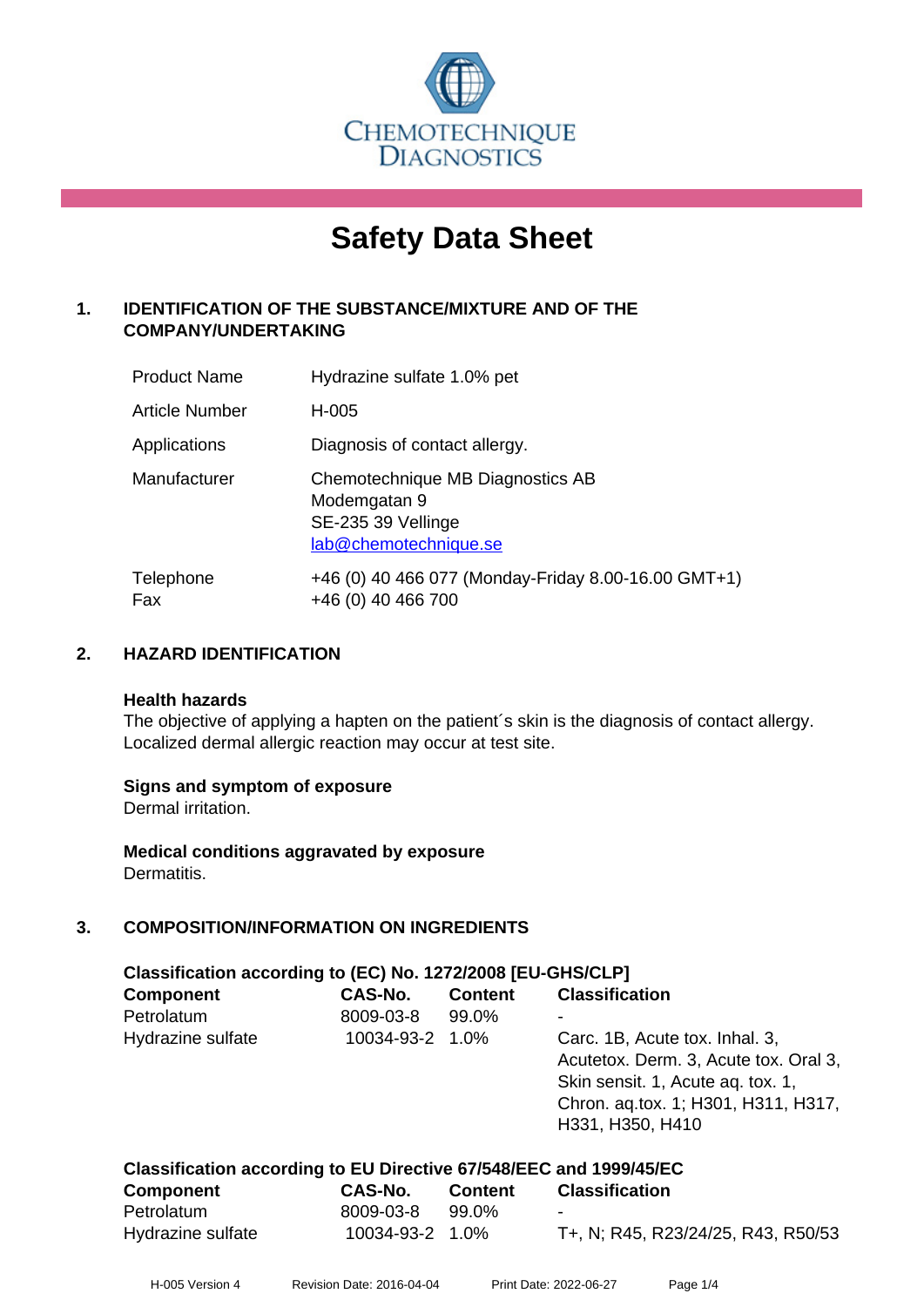# **4. FIRST AID MEASURES**

**Emergency and first aid procedures** Obtain medical attention.

#### **5. FIRE-FIGHTING MEASURES\***

#### **Suitable extinguish media**

CO2, powder or water spray. Fight larger fires with water spray or alcohol resistant foam.

**For safety reasons unsuitable extinguishing agents** Water with full jet.

**Special protective equipment for fire-fighters** Wear self-contained respiratory protective device. Wear fully protective suit.

\*Data is shown for petrolatum only

#### **6. ACCIDENTAL RELEASES MEASURES**

**Steps to be taken if material is released or spilled** Contain and place in a closed container.

#### **7. HANDLING AND STORAGE**

**Precautions to be taken in handling and storage** Store dark at 5-8°C. Avoid extended exposure to light. FOR EXTERNAL USE ONLY.

# **8. EXPOSURE CONTROLS/PERSONAL PROTECTION**

**Respiratory protection** Not required.

**Ventilation** Local exhaust.

**Protective gloves** Disposal gloves.

**Eye protection** Not required with normal use.

**Work/Hygienic practices** Wash hands after each use.

# **9. PHYSICAL AND CHEMICAL PROPERTIES**

Odour **Odourless** 

Appearance Ivory White Semi-solid

Melting point\* 50-55° C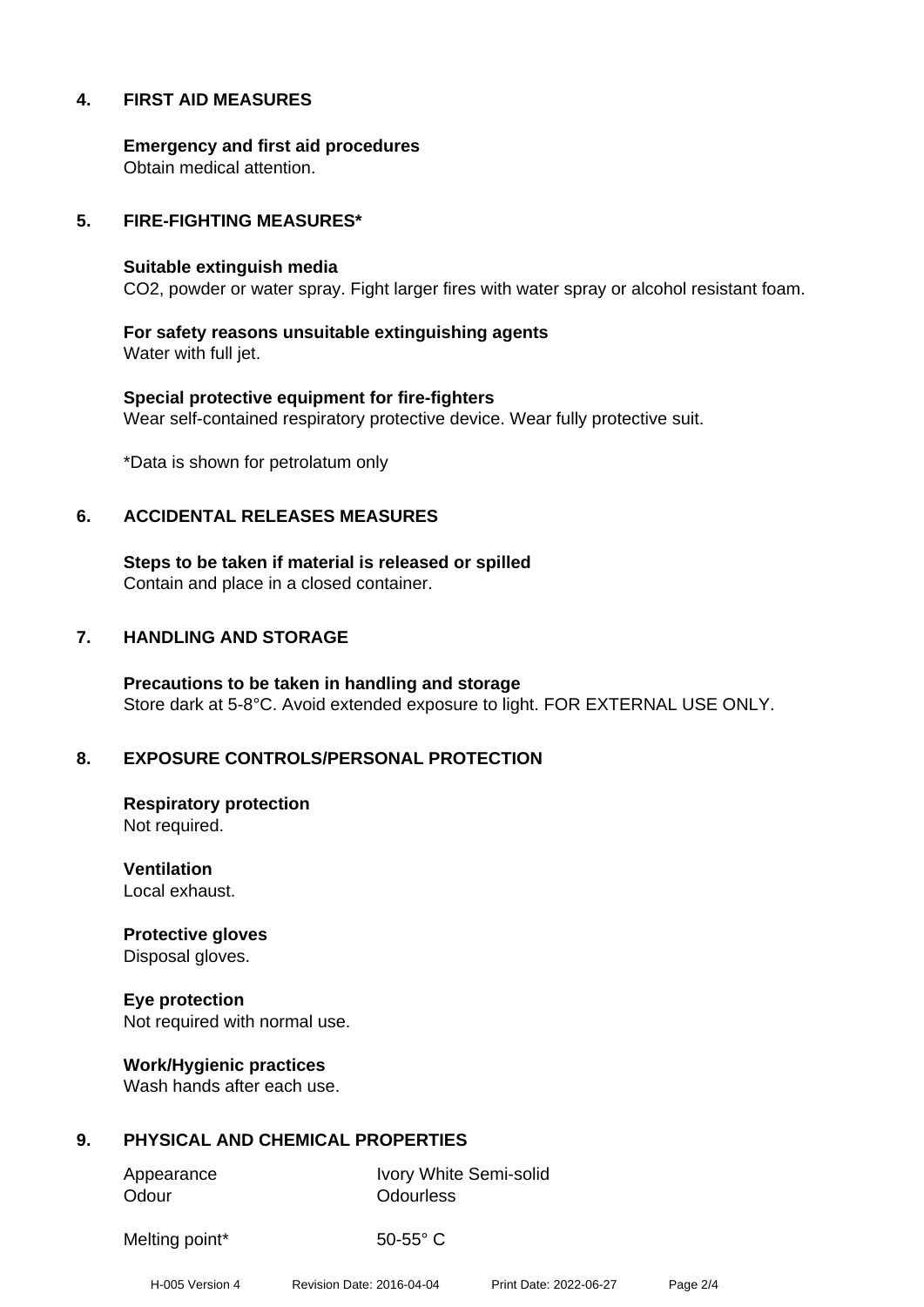Boiling point\* No data available Flash point\*  $>100^{\circ}$ C Self ignition\* Product does not self ignite. Danger of explosion\* Product does not present an explosion hazard. Density\* No data available. Solubility in/Miscibility with Water\* Insoluble

\*Data is shown for petrolatum only

# **10. STABILITY AND REACTIVITY**

#### **Incompability**

May react with strong oxidizing agents.

# **Stability**

Stable at recommended storage conditions.

#### **Hazardous byproducts**

Combustion may generate CO, CO2 and other oxides.

# **Hazardous polymerization**

Will not occur.

# **11. TOXICOLOGICAL INFORMATION**

No data available.

# **12. ECOLOGICAL INFORMATION**

No data available.

# **13. DISPOSAL CONSIDERATIONS**

# **Waste disposal method**

Comply with federal, state/provincial and local regulation.

# **14. TRANSPORT INFORMATION**

Not dangerous goods.

# **15. REGULATORY INFORMATION**

The classification is according to the latest editions of the EU lists, and extended by company and literature data.

# **16. OTHER INFORMATION**

# **Text of H-statements and R-phrases mentioned in Section 3**

| Carc. 1B<br>Acute tox. Inhal. 3 |                           |                        | Carcinogenicity (Category 1B)<br>Acute toxicity, Inhalation (Category 3) |  |
|---------------------------------|---------------------------|------------------------|--------------------------------------------------------------------------|--|
| H-005 Version 4                 | Revision Date: 2016-04-04 | Print Date: 2022-06-27 | Page 3/4                                                                 |  |